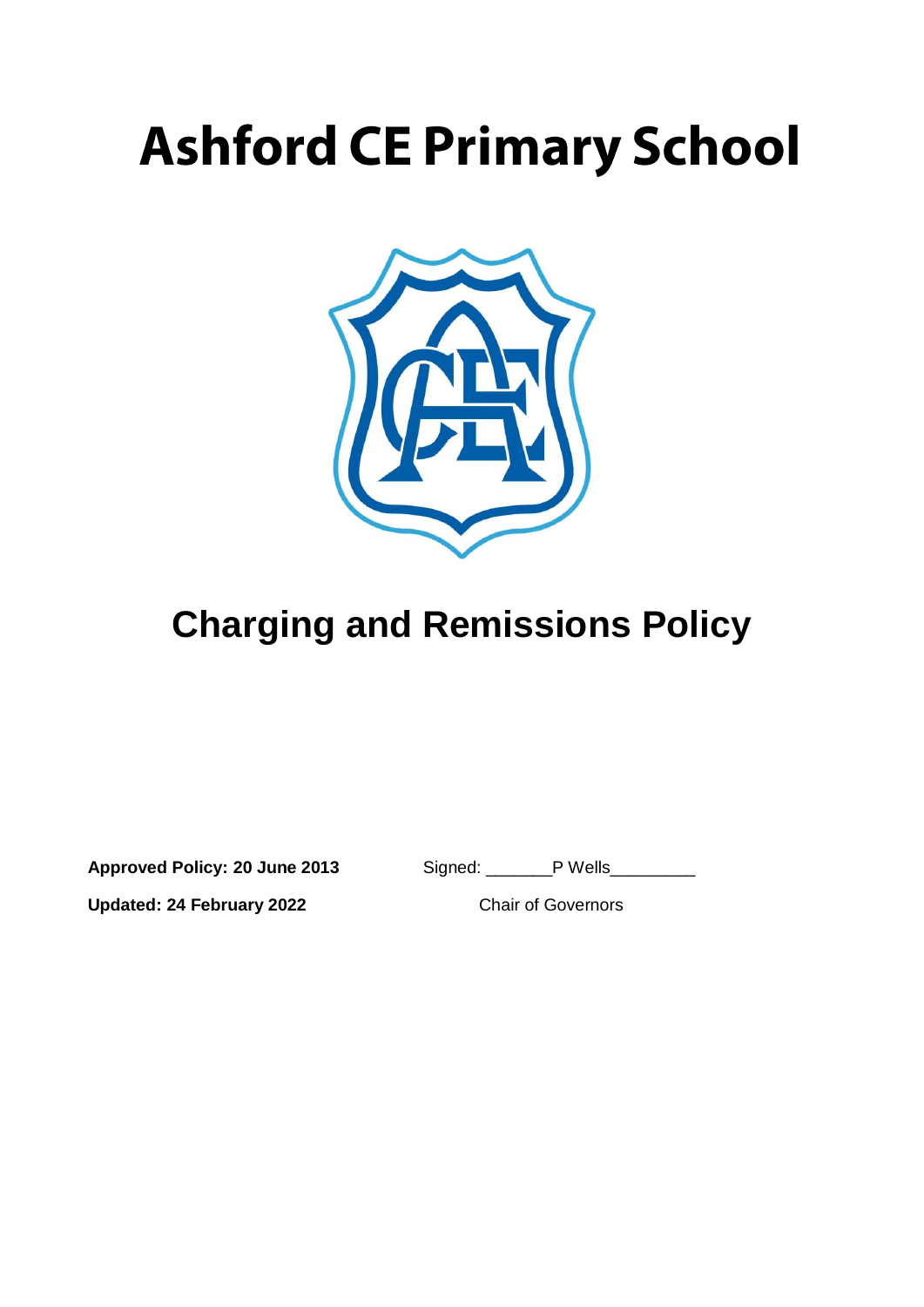### **Charging and Remissions Policy**

#### **Our School Vision**

We are a caring Christian community where everyone adopts an "I can" attitude; everyone feels valued, safe and loved by God. We celebrate our God-given individuality, achievements and talents and we aspire, with God's help, to become the best that we can be. We believe that each one of us has the ability to achieve our highest potential, living and learning in the fullness of God.

I can do all things through Christ who gives me strength.

#### *Philippians 4v13*

At Ashford Church of England Primary School, we believe that all children are entitled to equal access to learning in accordance with their needs. Where education is provided in maintained schools wholly or mainly during school hours, it should legally be free of charge. Therefore, it is not possible to levy compulsory charges for activities which take place wholly or mainly during school hours.

#### **1. Aims**

Our school aims to:

- Have robust, clear processes in place for charging and remissions
- Clearly set out the types of activity that can be charged for and when charges will and will not be made
- Offer a range of activities and visits whilst minimising the financial barriers that may prevent some pupils from taking full advantage of these opportunities

#### **2. Legislation and guidance**

This policy is based on advice from the Department for Education (DfE) on charging for school [activities](https://www.gov.uk/government/publications/charging-for-school-activities) and [the Education Act 1996,](http://www.legislation.gov.uk/ukpga/1996/56/part/VI/chapter/III) sections 449 to 462 of which set out the law on charging for school activities in England.

It's also based on guidance from the DfE on [statutory policies for schools and academy trusts.](https://www.gov.uk/government/publications/statutory-policies-for-schools-and-academy-trusts/statutory-policies-for-schools-and-academy-trusts)

#### **3. Definitions**

- Charge: a fee payable for specifically defined activities
- Remission: the cancellation of a charge which would normally be payable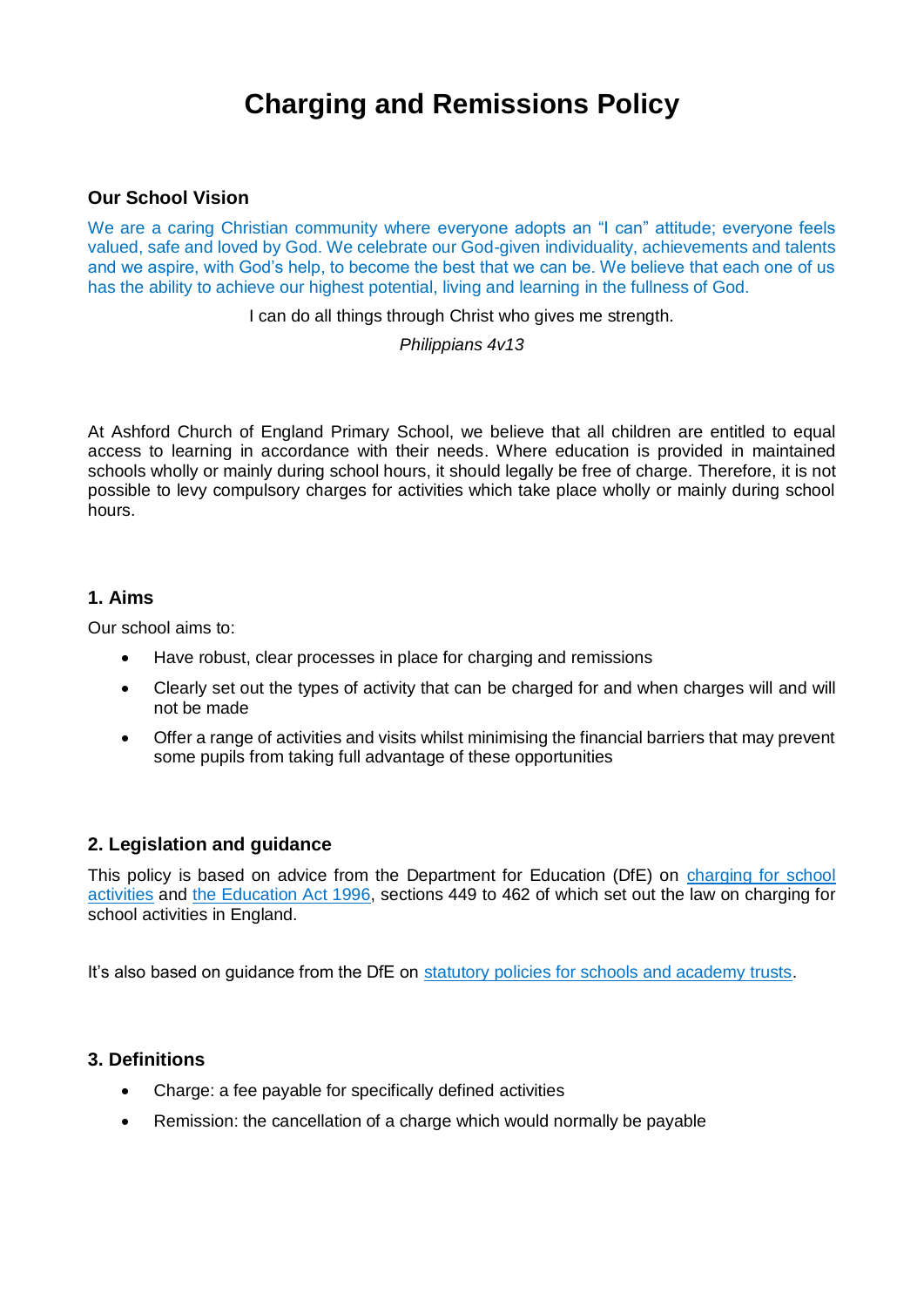#### **4. Roles and responsibilities**

#### **4.1 The Governing Body**

The Governing Body has overall responsibility for approving and monitoring the charging and remissions policy.

#### **4.2 Executive Headteacher/Head of School**

The Executive Headteacher/Head of School is responsible for ensuring staff are familiar with the charging and remissions policy, and that it is being applied consistently.

#### **4.3 Staff**

Staff are responsible for:

- Implementing the charging and remissions policy consistently.
- Notifying the headteacher of any specific circumstances which they are unsure about or where they are not certain if the policy applies.

The school will provide staff with appropriate training in relation to this policy and its implementation.

#### **4.4 Parents**

Parents are expected to notify staff or the Executive Headteacher/HOS of any concerns or queries regarding the charging and remissions policy.

#### **5. Where charges cannot be made**

Below we set out what we **cannot** charge for:

#### **5.1 Education**

- Admission applications
- Education provided during school hours (including the supply of any materials, books, instruments or other equipment)
- Education provided outside school hours if it is part of:
	- **The National Curriculum**
	- Religious education
	- **Instrumental or vocal tuition, for pupils learning individually or in groups, unless the** tuition is provided at the request of the pupil's parent

#### **5.2 Transport**

- Transporting registered pupils to or from the school premises, where the local authority has a statutory obligation to provide transport
- Transporting registered pupils to other premises where the governing board or local authority has arranged for pupils to be educated
- Transport that enables a pupil to meet an examination requirement when he or she has been prepared for that examination at the school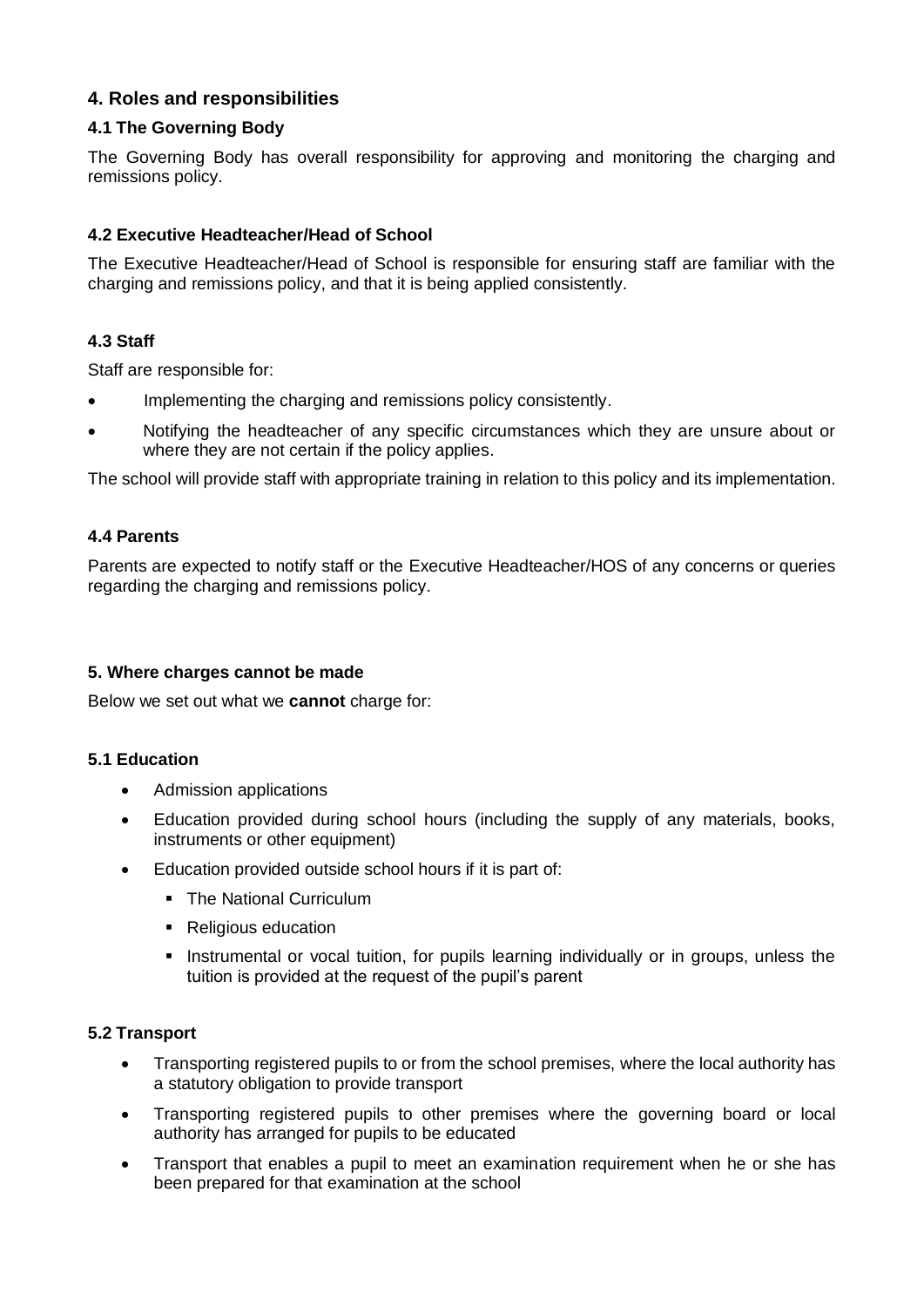Transport provided in connection with an educational visit

#### **5.3 Residential visits**

Education provided on any visit that takes place during school hours

Education provided on any visit that takes place outside school hours if it is part of:

- The National Curriculum
- Religious education
- Supply teachers, covering for teachers who are absent from school, accompanying pupils on a residential visit

#### **6. Where charges can be made**

Below we set out what we **can** charge for:

#### **6.1 Education**

- Any materials, books, instruments or equipment, where the child's parent wishes him or her to own them
- Optional extras (see section 6.2)
- Music and vocal tuition, in limited circumstances (see section 6.3)
- Certain early years provision
- Community facilities

#### **6.2 Optional extras**

We are able to charge for activities known as 'optional extras'. In these cases, schools can charge for providing materials, books, instruments or equipment. The following are optional extras:

Education provided outside of school time that is not part of:

- The National Curriculum
- Religious education
- Transport (other than transport that is required to take the pupil to school or to other premises where the local authority or governing board has arranged for the pupil to be provided with education)
- Board and lodging for a pupil on a residential visit
- Extended day services offered to pupils (such as breakfast clubs, after-school clubs, tea and supervised homework sessions)

When calculating the cost of optional extras, an amount may be included in relation to:

- Any materials, books, instruments or equipment provided in connection with the optional extra
- The cost of buildings and accommodation
- Non-teaching staff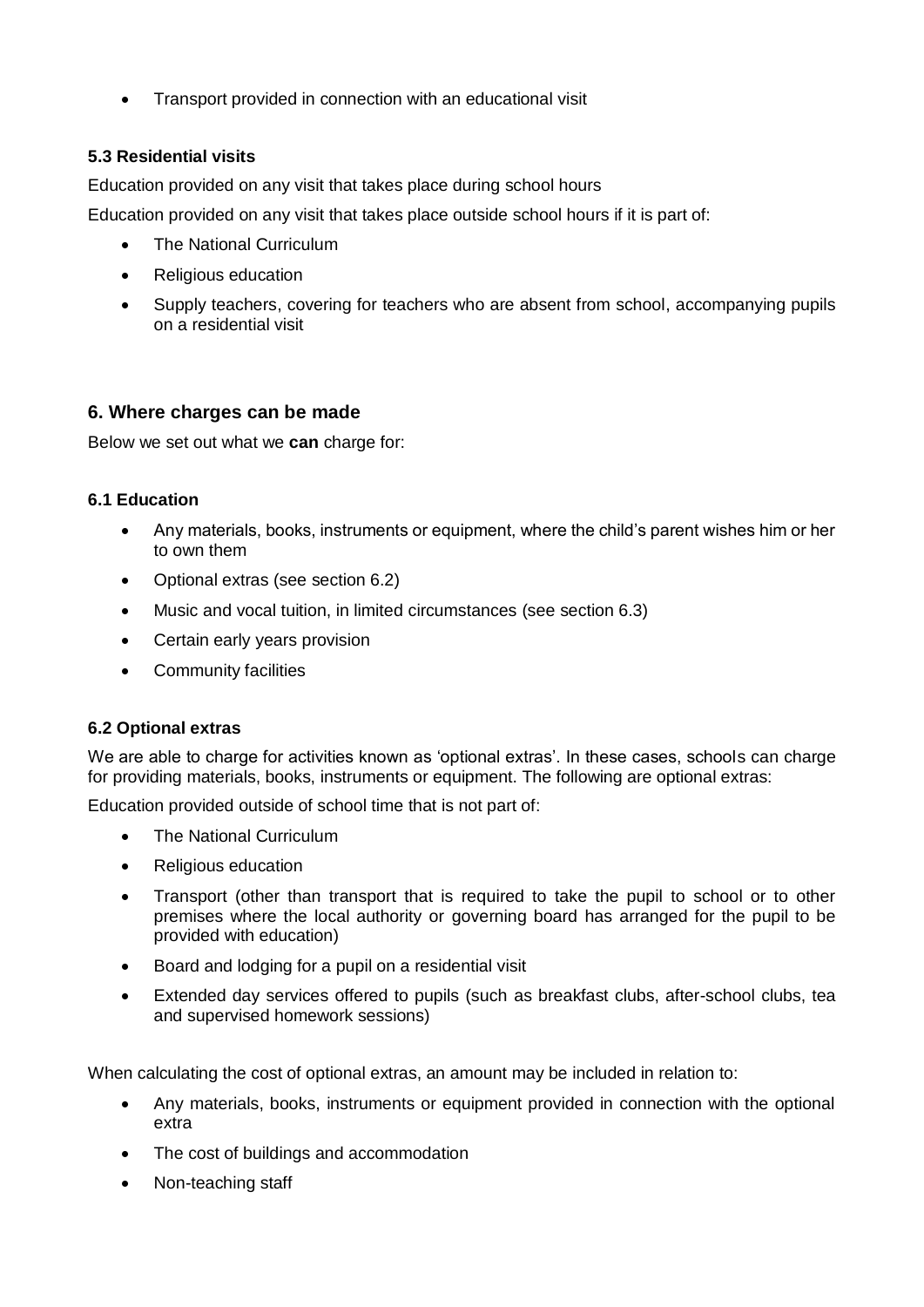- Teaching staff engaged under contracts for services purely to provide an optional extra (including supply teachers engaged specifically to provide the optional extra)
- The cost, or an appropriate proportion of the costs, for teaching staff employed to provide tuition in playing a musical instrument, or vocal tuition, where the tuition is an optional extra
- Any charge made in respect of individual pupils will not be greater than the actual cost of providing the optional extra activity, divided equally by the number of pupils participating. This is cost is calculated at the time of booking and based on the quotes available and assumes all pupils in the designated group will take part. (See School Fund Policy for more information)
- Any charge will not include an element of subsidy for any other pupils who wish to take part in the activity but whose parents are unwilling or unable to pay the full charge.
- In cases where a small proportion of the activity takes place during school hours, the charge cannot include the cost of alternative provision for those pupils who do not wish to participate.
- Parental agreement is necessary for the provision of an optional extra which is to be charged for.

#### **6.3 Music tuition**

Schools can charge for vocal or instrumental tuition provided either individually or to groups of pupils, provided that the tuition is provided at the request of the pupil's parent.

Charges may not exceed the cost of the provision, including the cost of the staff giving the tuition.

Charges cannot be made:

- If the teaching is an essential part of the National Curriculum
- If the teaching is provided under the first access to the Key Stage 2 instrumental and vocal tuition programme
- For a pupil who is looked after by a local authority

#### **6.4 Residential visits**

We can charge for board and lodging on residential visits, but the charge must not exceed the actual cost.

#### **7. Voluntary contributions**

As an exception to the requirements set out in section 5 of this policy, the school is able to ask for voluntary contributions from parents to fund activities which would not otherwise be possible.

Some activities for which the school may ask parents for voluntary contributions include:

- School Trips
- Visiting workshops or events such as theatre visits, authors etc
- Contributions to enable "WOW" events to take place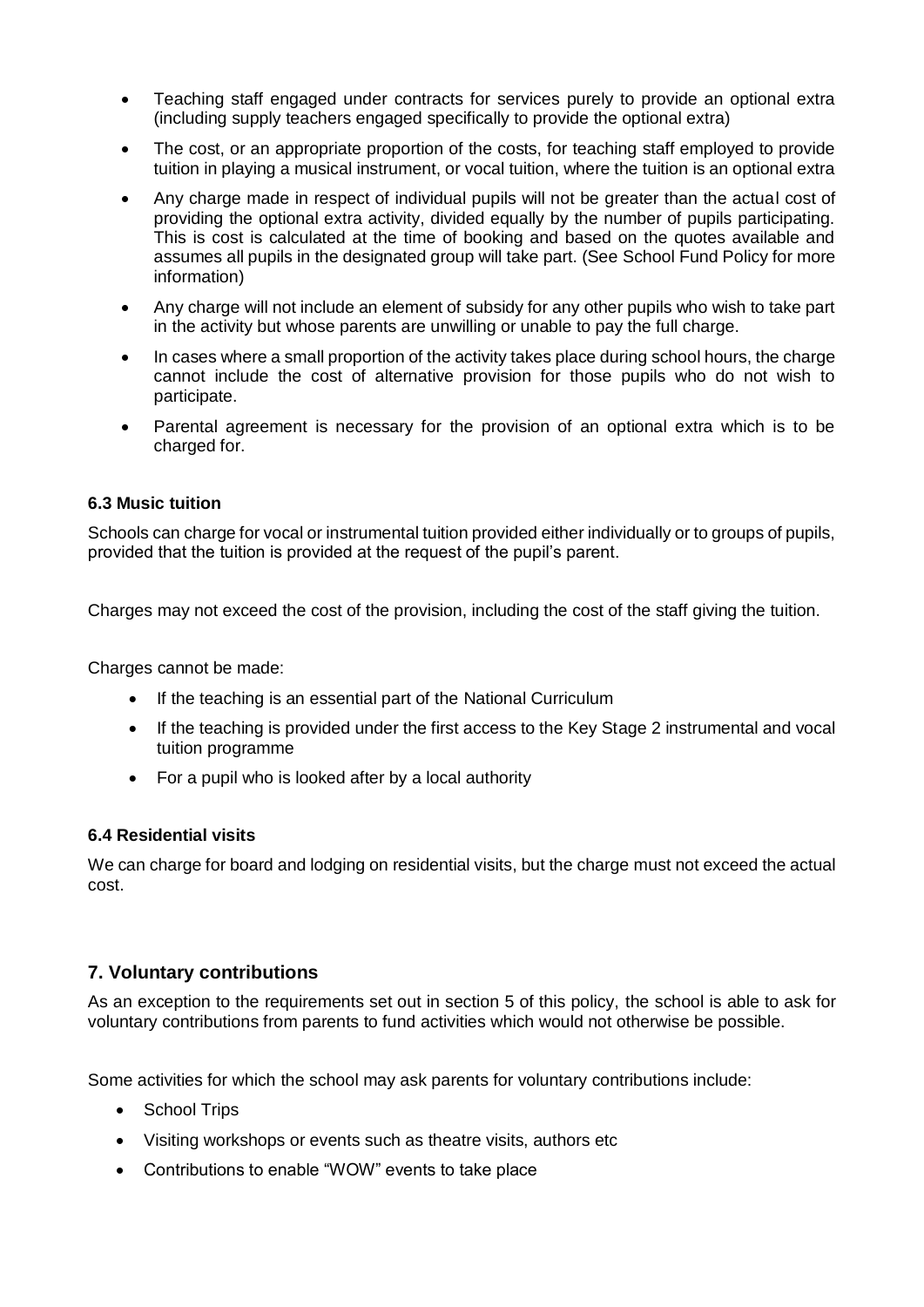**There is no obligation for parents to make any contribution, and no child will be excluded from an activity if their parents are unwilling or unable to pay**.

If the school is unable to raise enough funds for an activity or visit then it will be cancelled.

#### **8. Activities we charge for**

The school will charge for the following activities:

• after-school and sports clubs and choir.

Parents will be informed of the charges for the coming term in the clubs booklet. However, the school may offer places on clubs free of charge where there is a specific need or as part of our Pupil Premium strategy.

#### **9. Remissions**

In some circumstances, the school may not charge for items or activities set out in sections 6 and 8 of this policy. This will be at the discretion of the governing board and will depend on the activity in question.

#### **9.1 Remissions for residential visits**

Parents who can prove they are in receipt of any of the following benefits will be exempt from paying the cost of board and lodging for residential visits:

- Income Support
- Income-based Jobseeker's Allowance
- Income-related Employment and Support Allowance
- Support under part VI of the Immigration and Asylum Act 1999
- The guaranteed element of Pension Credit
- Child Tax Credit provided you're not also entitled to Working Tax Credit and have an annual gross income of no more than £16,190
- Working Tax Credit run-on paid for 4 weeks after you stop qualifying for Working Tax Credit
- Universal Credit if you apply on or after 1 April 2018, your household income must be less than £7,400 a year (after tax and not including any benefits you get)

Where a parents eligibility for benefits after initial request for place on the residential visit the school will review the charge prior to the visit taking place. A refund may not be possible on instalments paid to the date of change of eligibility but a reduction may be possible for any remaining instalments.